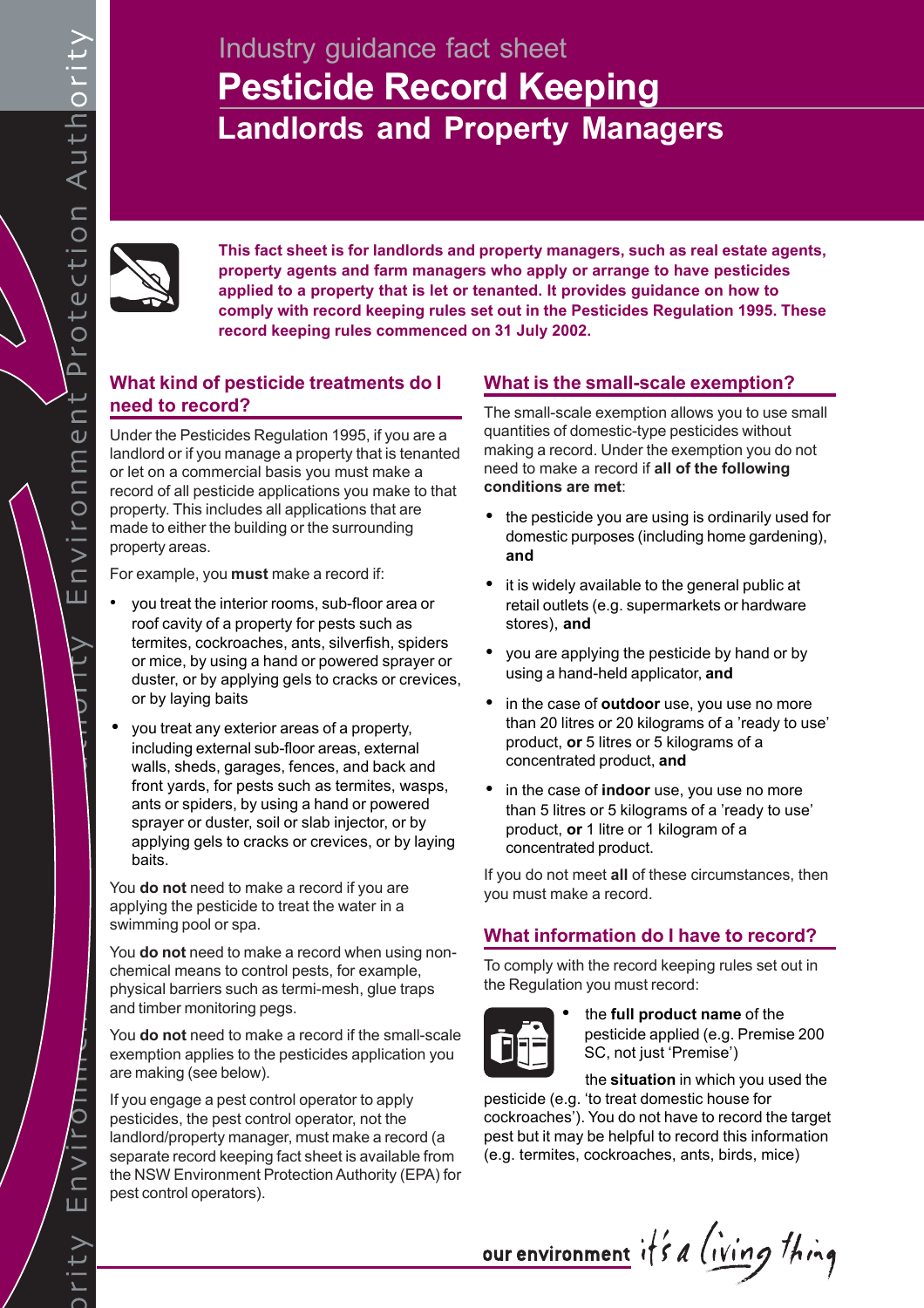• the **rate** of application (this is on the label) and **quantity** of pesticide applied (e.g. record the total amount of pesticide concentrate you used in a mix, the total amount of mix you made up and the area treated). For example, if spraying for ants, the record could say 'made total of 30L at the label rate of 95ml/10L of water. Sprayed 30 square metres'.



• a description of the **equipment** used to apply the pesticide (e.g. hand sprayer, power sprayer, hand duster, power duster, soil injector).

• the property **address** and a delineation of the **area** where the pesticide was used (e.g. interior, exterior of property, roof cavity). This can be recorded on a sketch or map of the area treated. If you are spraying interior areas, you should record the names of the rooms treated.



• the **date** and **time** of the application, including the times that you started and finished the job.

• the name**, address and contact details** of the person who applied the pesticide. If you applied the pesticide yourself, you must write down your details. If you employed someone else to apply the pesticide then that person must record **their name** as well as **your** name, address and contact details as their employer. If the pesticide was applied by a contractor, the contractor must record their own name, address and contact details.

• the name, address and contact details of the **owner or the person who has the management or control** of the land where the pesticide was applied (see below for further information). You only have to record this additional information if the person who owns or manages the property and the person who applied the pesticide are different.



if the pesticide was applied **outdoors** and **through the air using spray equipment** then you **must** make a

record of weather conditions. You **must** record:

– an estimate of the **wind speed and direction** at the start of the application and any significant wind changes during the application (you can use the Beaufort scale to help estimate the wind speed). Copies of an adapted Beaufort scale are available from the EPA's Pollution Line on 131 555 or at

www.epa.nsw.gov.au/envirom/ beaufort scale.pdf). If the wind speed and direction are variable, you should note this (e.g. 'wind light and variable').

– if **other weather conditions** are specified on the label as relevant to the proper use of that pesticide (such as temperature, humidity, rainfall etc) you **must** record a description of these weather conditions at the start of the application and any significant changes in these conditions during the application. For example, if the label says 'do not apply when temperatures are above 30°C' then you should record the temperature at the start of the application and any significant temperature changes that occur during spraying.

# **What if I use more than one pesticide in a job?**

If you use more than one pesticide in a job, you do not need to create a separate record for every pesticide. You can make one record, **but** you must make sure that it includes details on **all** the pesticides you used (e.g. the full product name of each pesticide, the situation treated with each pesticide, rate and quantity and equipment used for each pesticide, a delineation of the area treated and the date and time of each application).

# **Who makes the record?**



If you applied the pesticide yourself, then it is your responsibility to make the record. You can get someone else to write it down for you, but it is up to

you to make sure the record is made and that it is accurate. **Records must be made in English.**

# **Who is recorded as the owner/occupier if the property is vacant?**

Under the Regulation, you must record the name, address and contact details of the owner or the person who occupies the property. The 'occupier' is the person who has the management or control of the place where the pesticide was applied. Depending on the particular facts it may be the owner of the land, a person in charge such as a farm manager, a managing agent (e.g. real estate agent), a lessee or rental occupier.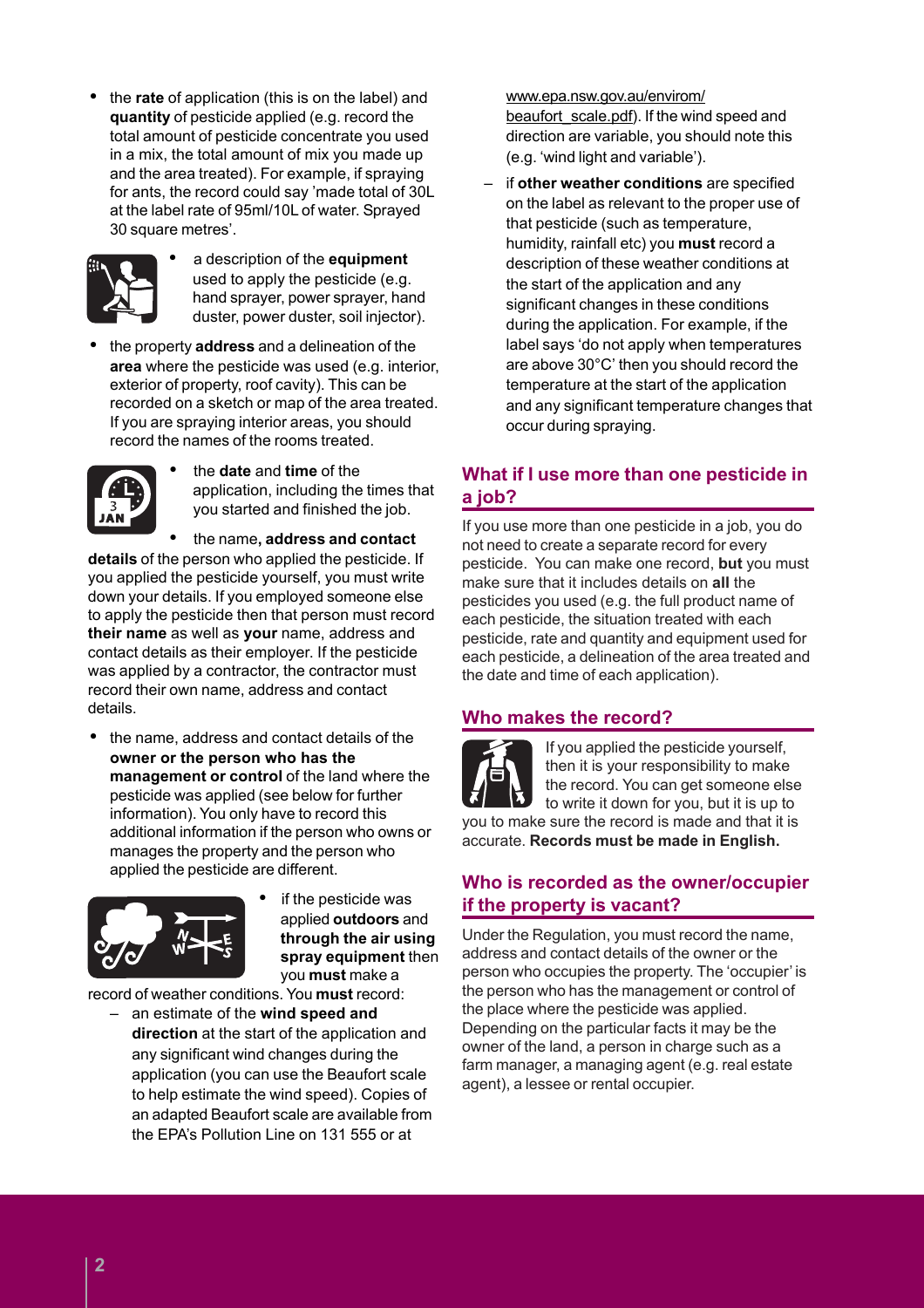Where a property is vacant, a good rule of thumb is to record the name, address and contact details of the person who ordered or contracted the pesticide work. Generally this person would be considered to have the control or management of the premises.

#### For example:

An owner of a vacant apartment appoints a real estate agent or a property manager to lease and maintain their property. The agent or property manager (as the managing agent) either applies the pesticide themselves or engages a pest control operator to apply the pesticide. In either case, the name, address and contact details of the managing agent should be recorded as the 'occupier' of the premises.

#### or

The owner of a vacant rural property appoints a managing agent to lease and maintain the property. The managing agent engages a pest control operator to treat the farmhouse on the property. The pest control operator should record the name, address and contact details of the managing agent as the 'occupier' of the premises.

If a property is tenanted, you may record the details of either the owner **or** the person with management or control of the premises (i.e. the tenant or the property manager). As with vacant properties, a good rule of thumb is to record the name, address and contact details of the person who ordered or contracted the pesticide work.

# **Who keeps the record and for how long?**

If you are required to make a record, you must keep the record for three years.

If you are a landlord or are managing a property on behalf of a landlord (i.e. if you are a real estate agent, managing agent or property manager) and you applied the pesticide yourself, then **you** must keep the record.

If you contracted a pest control operator to apply the pesticide, then the pest control operator must keep the record.

# **What form do I use?**

The EPA has a sample record keeping form that you can use if you wish to, but you can make your record in any way you want, providing each record includes the information required. If you already make records for other purposes, you can simply add to that record any of the requirements listed above that are not already in that record.

# **When do I make the record?**

If you need to make a record you must do so within 24 hours of applying the pesticide.

# **More information**

More information and a sample record keeping form is available from your local EPA officer or by phoning the EPA's Pollution Line on **131 555** (cost of a local call) or from the EPA's website epa.nsw.gov.au/ pesticides/risintro.htm. A copy of the *Pesticides Act 1999* and the Pesticides Regulation 1995 can be obtained from the NSW Government Printing Office or viewed on the NSW Government website www.legislation.nsw.gov.au.

Fact sheets about record keeping and other pesticide applications specific to particular industries are also available from the EPA, including pesticide applications by pest control operators, councils and greenkeepers. Fact sheets about broadacre farming, livestock, horticulture and baiting are also available.